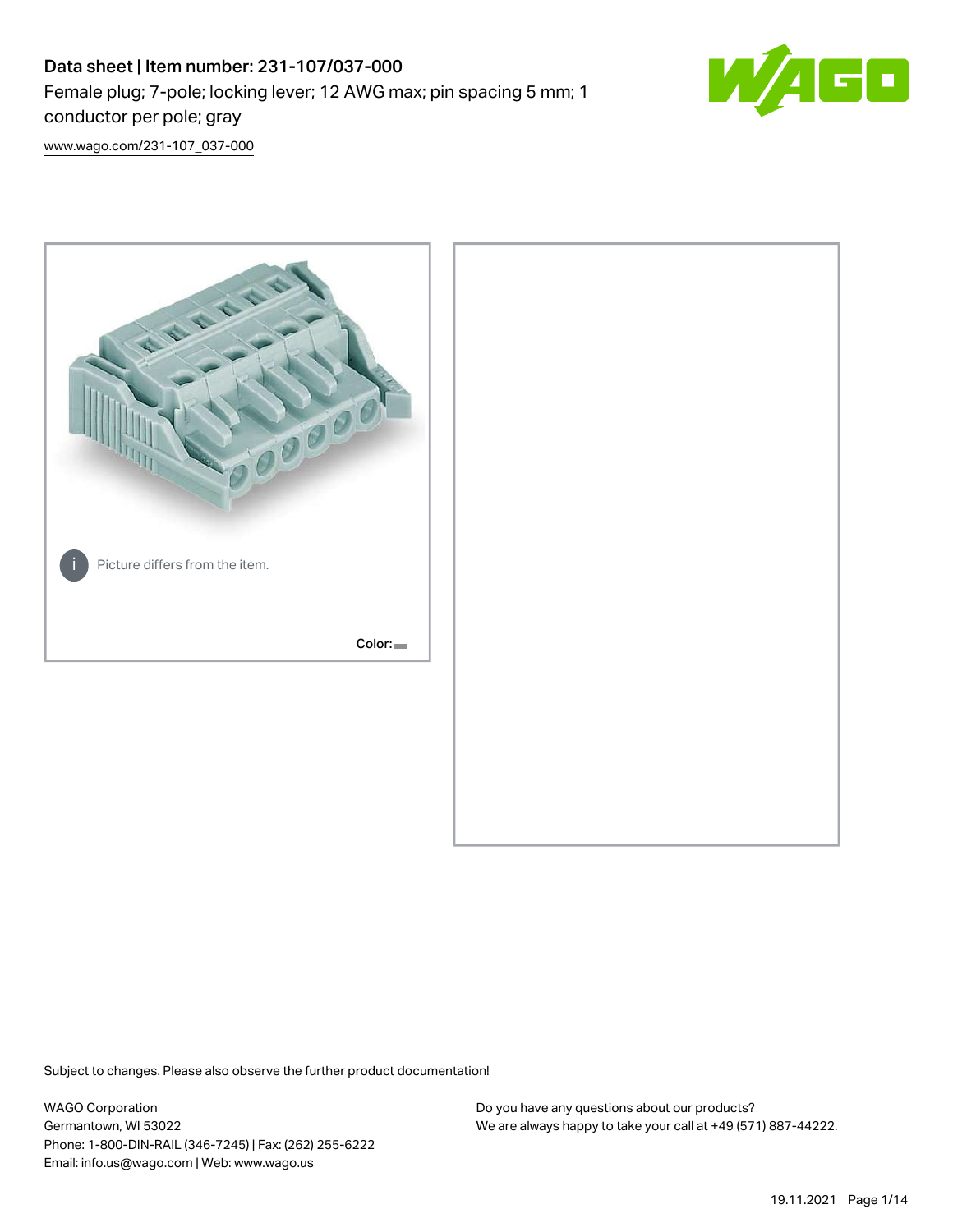

Dimensions in mm

L = pole no. x pin spacing

2- to 3-pole female connectors – one latch only

#### Item description

- **Universal connection for all conductor types**
- Easy cable pre-assembly and on-unit wiring via vertical and horizontal CAGE CLAMP<sup>®</sup> actuation  $\blacksquare$
- $\blacksquare$ Integrated test ports
- $\blacksquare$ With coding fingers

Subject to changes. Please also observe the further product documentation! Data

WAGO Corporation Germantown, WI 53022 Phone: 1-800-DIN-RAIL (346-7245) | Fax: (262) 255-6222 Email: info.us@wago.com | Web: www.wago.us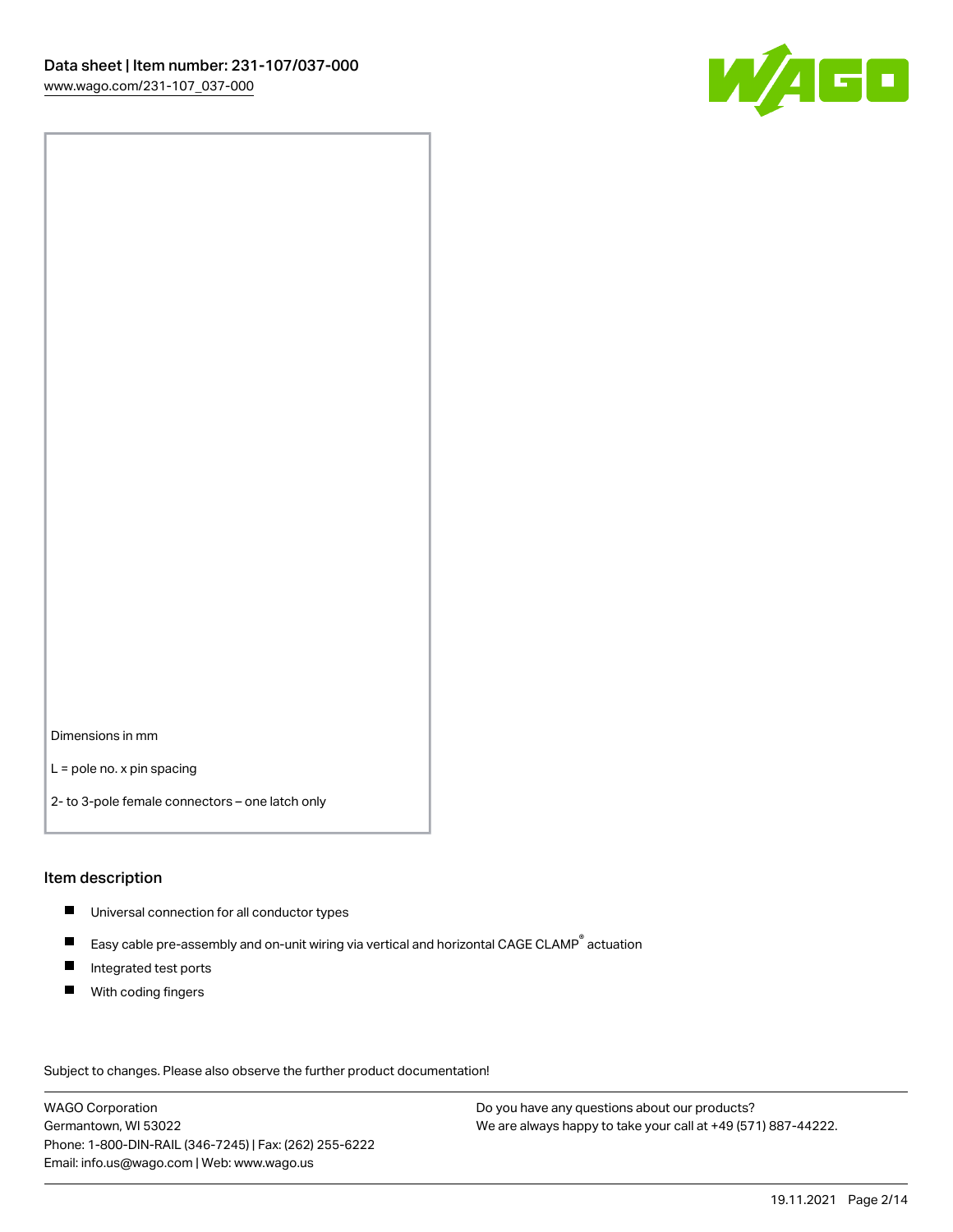

# Data Notes

| Safety information 1 | The MCS-MULTI CONNECTION SYSTEM includes connectors<br>without breaking capacity in accordance with DIN EN 61984. When<br>used as intended, these connectors must not be connected<br>/disconnected when live or under load. The circuit design should<br>ensure header pins, which can be touched, are not live when<br>unmated. |
|----------------------|-----------------------------------------------------------------------------------------------------------------------------------------------------------------------------------------------------------------------------------------------------------------------------------------------------------------------------------|
| Variants:            | Gold-plated or partially gold-plated contact surfaces<br>Other versions (or variants) can be requested from WAGO Sales or<br>configured at https://configurator.wago.com/                                                                                                                                                         |

### Electrical data

# IEC Approvals

| Ratings per                 | IEC/EN 60664-1                                                        |
|-----------------------------|-----------------------------------------------------------------------|
| Rated voltage (III / 3)     | 320 V                                                                 |
| Rated surge voltage (III/3) | 4 <sub>k</sub> V                                                      |
| Rated voltage (III/2)       | 320 V                                                                 |
| Rated surge voltage (III/2) | 4 <sub>k</sub> V                                                      |
| Nominal voltage (II/2)      | 630 V                                                                 |
| Rated surge voltage (II/2)  | 4 <sub>k</sub> V                                                      |
| Rated current               | 16 A                                                                  |
| Legend (ratings)            | $(III / 2)$ $\triangle$ Overvoltage category III / Pollution degree 2 |

# UL Approvals

| Approvals per                  | UL 1059 |
|--------------------------------|---------|
| Rated voltage UL (Use Group B) | 300 V   |
| Rated current UL (Use Group B) | 15 A    |
| Rated voltage UL (Use Group D) | 300 V   |
| Rated current UL (Use Group D) | 10 A    |

# Ratings per UL

| Rated voltage UL 1977 | 300 V |
|-----------------------|-------|
| Rated current UL 1977 |       |

### CSA Approvals

Approvals per CSA

Subject to changes. Please also observe the further product documentation!

| <b>WAGO Corporation</b>                                | Do you have any questions about our products?                 |
|--------------------------------------------------------|---------------------------------------------------------------|
| Germantown, WI 53022                                   | We are always happy to take your call at +49 (571) 887-44222. |
| Phone: 1-800-DIN-RAIL (346-7245)   Fax: (262) 255-6222 |                                                               |
| Email: info.us@wago.com   Web: www.wago.us             |                                                               |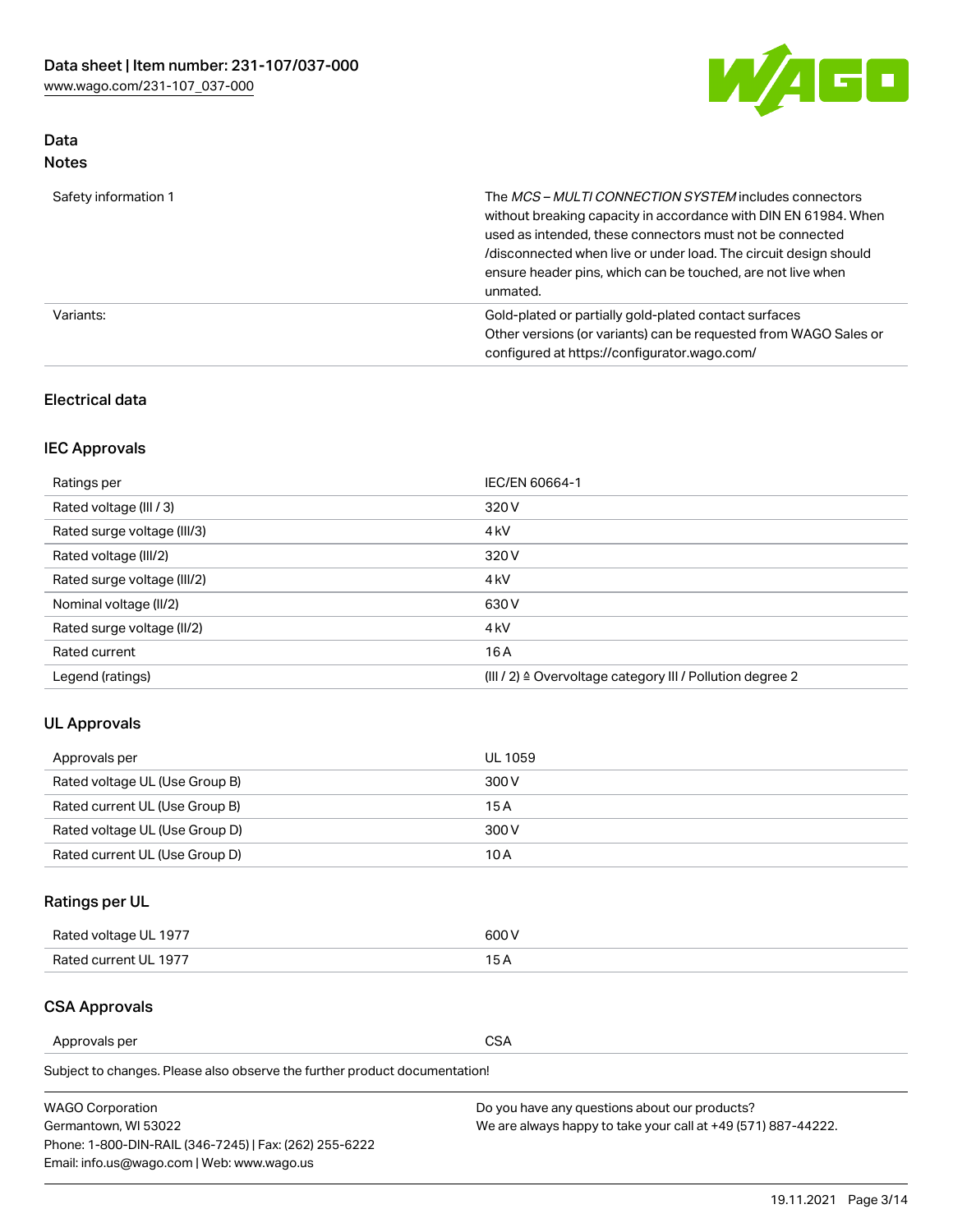

| Rated voltage CSA (Use Group B) | 300 V |
|---------------------------------|-------|
| Rated current CSA (Use Group B) | 15 A  |
| Rated voltage CSA (Use Group D) | 300 V |
| Rated current CSA (Use Group D) | 10 A  |

## Connection data

| Total number of connection points |  |
|-----------------------------------|--|
| Total number of potentials        |  |
| Number of connection types        |  |
| Number of levels                  |  |

### Connection 1

| Connection technology                             | CAGE CLAMP <sup>®</sup>                 |
|---------------------------------------------------|-----------------------------------------|
| Actuation type                                    | Operating tool                          |
| Solid conductor                                   | $0.082.5$ mm <sup>2</sup> / 28  12 AWG  |
| Fine-stranded conductor                           | $0.08$ 2.5 mm <sup>2</sup> / 28  12 AWG |
| Fine-stranded conductor; with insulated ferrule   | $0.251.5$ mm <sup>2</sup>               |
| Fine-stranded conductor; with uninsulated ferrule | $0.252.5$ mm <sup>2</sup>               |
| Strip length                                      | 89 mm / 0.31  0.35 inch                 |
| Number of poles                                   |                                         |
| Conductor entry direction to mating direction     | 0°                                      |

# Physical data

| Pin spacing | 5 mm / 0.197 inch    |
|-------------|----------------------|
| Width       | 51.6 mm / 2.031 inch |
| Height      | 14.3 mm / 0.563 inch |
| Depth       | 29.6 mm / 1.165 inch |

### Plug-in connection

| Contact type (pluggable connector) | Female connector/socket |
|------------------------------------|-------------------------|
| Connector (connection type)        | for conductor           |
| Mismating protection               | No.                     |
| Locking of plug-in connection      | locking lever           |

# Material data

Color and the color of the color of the color of the color of the color of the color of the color of the color

Subject to changes. Please also observe the further product documentation! Material group I

| <b>WAGO Corporation</b>                                | Do you have any questions about our products?                 |
|--------------------------------------------------------|---------------------------------------------------------------|
| Germantown, WI 53022                                   | We are always happy to take your call at +49 (571) 887-44222. |
| Phone: 1-800-DIN-RAIL (346-7245)   Fax: (262) 255-6222 |                                                               |
| Email: info.us@wago.com   Web: www.wago.us             |                                                               |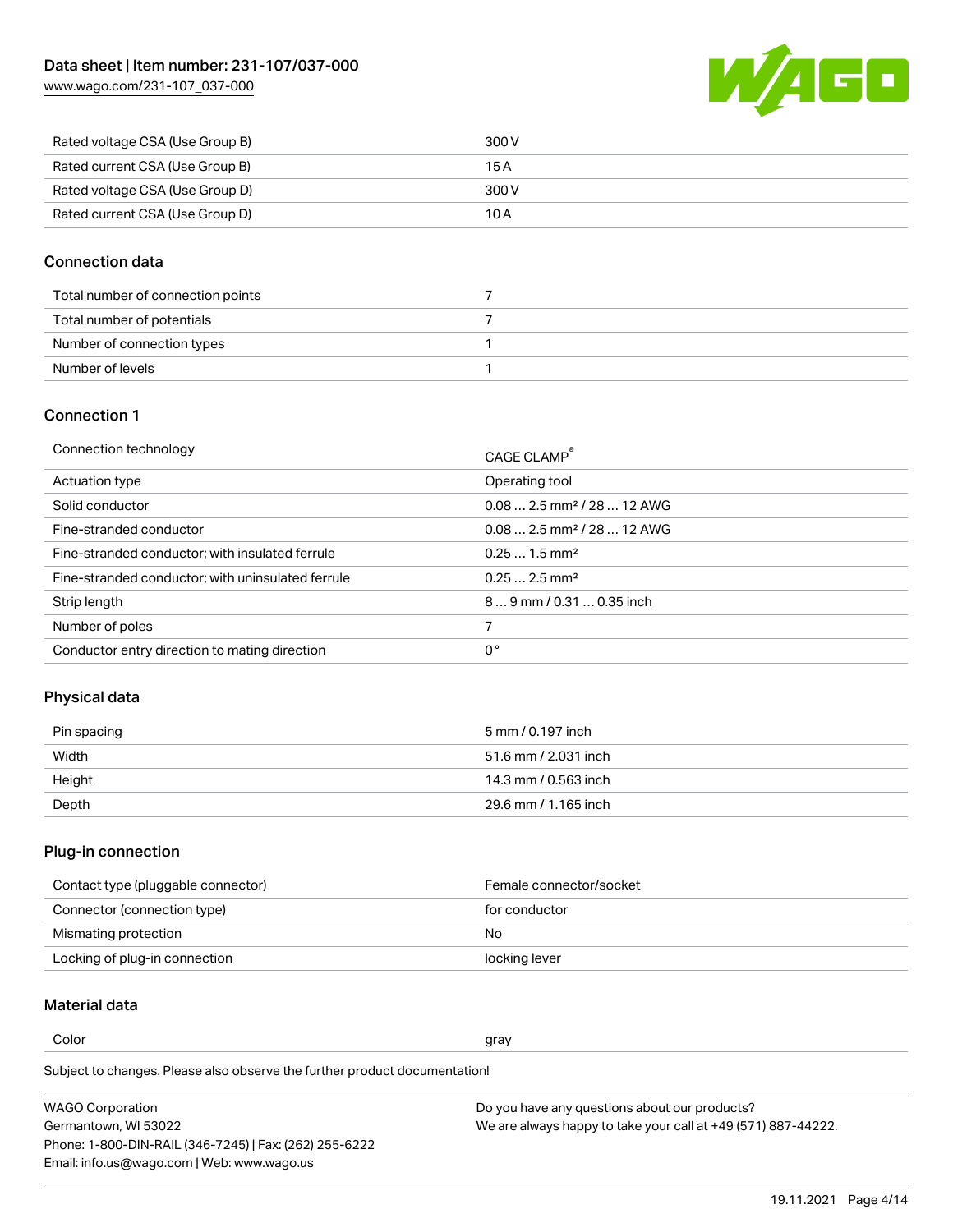

| Material group              |                                   |
|-----------------------------|-----------------------------------|
| Insulation material         | Polyamide (PA66)                  |
| Flammability class per UL94 | V0                                |
| Clamping spring material    | Chrome nickel spring steel (CrNi) |
| Contact material            | Copper alloy                      |
| Contact plating             | tin-plated                        |
| Fire load                   | 0.219MJ                           |
| Weight                      | 13.9 <sub>g</sub>                 |
|                             |                                   |

#### Environmental requirements

| Limit temperature range | $-60+85 °C$ |  |
|-------------------------|-------------|--|
|-------------------------|-------------|--|

## Commercial data

| Product Group         | 3 (Multi Conn. System) |
|-----------------------|------------------------|
| PU (SPU)              | 50 Stück               |
| Packaging type        | box                    |
| Country of origin     | DE                     |
| <b>GTIN</b>           | 4044918339803          |
| Customs tariff number | 8536694040             |

#### Approvals / Certificates

#### Country specific Approvals

| Logo | Approval                               | <b>Additional Approval Text</b> | Certificate<br>name |
|------|----------------------------------------|---------------------------------|---------------------|
|      | CВ<br>DEKRA Certification B.V.         | IEC 61984                       | NL-39756            |
|      | <b>CSA</b><br>DEKRA Certification B.V. | C <sub>22.2</sub>               | LR 18677-<br>25     |

#### Ship Approvals

| Logo | Approval                                  | <b>Additional Approval Text</b> | Certificate<br>name                |
|------|-------------------------------------------|---------------------------------|------------------------------------|
| ABS  | <b>ABS</b><br>American Bureau of Shipping | -                               | $19 -$<br>HG1869876-<br><b>PDA</b> |
|      | <b>BV</b>                                 | IEC 60998                       | 11915/D0                           |

Subject to changes. Please also observe the further product documentation!

| <b>WAGO Corporation</b>                                | Do you have any questions about our products?                 |
|--------------------------------------------------------|---------------------------------------------------------------|
| Germantown, WI 53022                                   | We are always happy to take your call at +49 (571) 887-44222. |
| Phone: 1-800-DIN-RAIL (346-7245)   Fax: (262) 255-6222 |                                                               |
| Email: info.us@wago.com   Web: www.wago.us             |                                                               |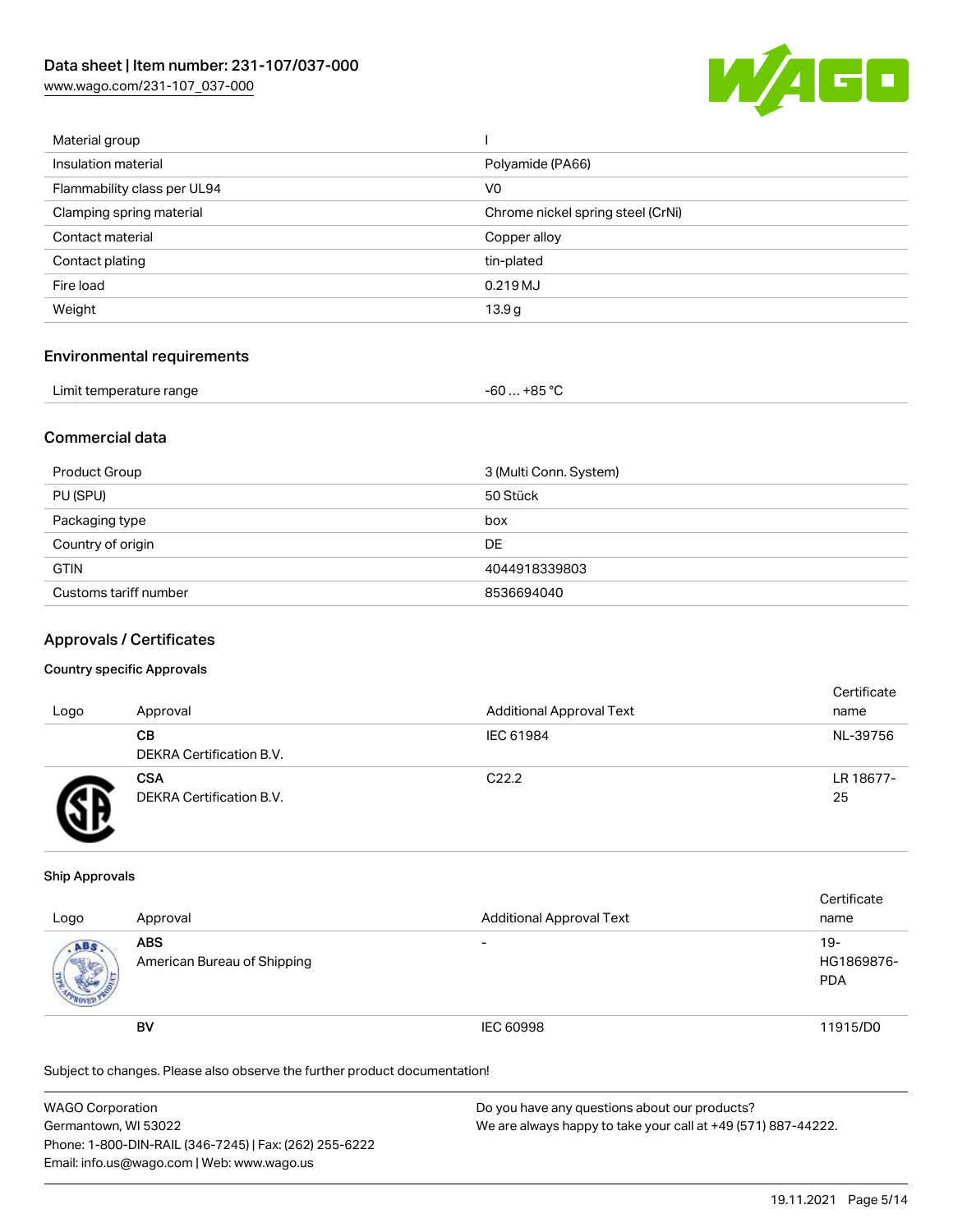

Bureau Veritas S.A. BV



| <b>BUREAU</b>       |                                        |                                 |             |
|---------------------|----------------------------------------|---------------------------------|-------------|
|                     | <b>DNV GL</b>                          | $\overline{\phantom{a}}$        | TAE000016Z  |
|                     | Det Norske Veritas, Germanischer Lloyd |                                 |             |
| <b>UL-Approvals</b> |                                        |                                 |             |
|                     |                                        |                                 | Certificate |
| Logo                | Approval                               | <b>Additional Approval Text</b> | name        |
|                     | UL                                     | <b>UL 1059</b>                  | E45172      |
|                     | Underwriters Laboratories Inc.         |                                 |             |
|                     | UR                                     | <b>UL 1977</b>                  | E45171      |
|                     | Underwriters Laboratories Inc.         |                                 |             |

# Counterpart

Email: info.us@wago.com | Web: www.wago.us

|                                                                                                                                                                                                                             | Item no.231-607<br>Male connector; 7-pole; Pin spacing 5 mm; gray                                                          | www.wago.com/231-607         |
|-----------------------------------------------------------------------------------------------------------------------------------------------------------------------------------------------------------------------------|----------------------------------------------------------------------------------------------------------------------------|------------------------------|
|                                                                                                                                                                                                                             | Item no.231-137/001-000<br>Male header; 7-pole; THT; 1.0 x 1.0 mm solder pin; straight; pin spacing 5 mm; gray             | www.wago.com/231-137/001-000 |
|                                                                                                                                                                                                                             | Item no.231-437/001-000<br>Male header; 7-pole; THT; 1.0 x 1.0 mm solder pin; angled; pin spacing 5 mm; gray               | www.wago.com/231-437/001-000 |
| <b>Optional accessories</b><br><b>Testing accessories</b>                                                                                                                                                                   |                                                                                                                            |                              |
| Testing accessories                                                                                                                                                                                                         |                                                                                                                            |                              |
|                                                                                                                                                                                                                             | Item no.: 210-136<br>Test plug; 2 mm Ø; with 500 mm cable                                                                  | www.wago.com/210-136         |
|                                                                                                                                                                                                                             | Item no.: 231-661<br>Test plugs for female connectors; for 5 mm and 5.08 mm pin spacing; 2,50 mm <sup>2</sup> ; light gray | www.wago.com/231-661         |
| Marking accessories                                                                                                                                                                                                         |                                                                                                                            |                              |
|                                                                                                                                                                                                                             | Subject to changes. Please also observe the further product documentation!                                                 |                              |
| <b>WAGO Corporation</b><br>Do you have any questions about our products?<br>Germantown, WI 53022<br>We are always happy to take your call at +49 (571) 887-44222.<br>Phone: 1-800-DIN-RAIL (346-7245)   Fax: (262) 255-6222 |                                                                                                                            |                              |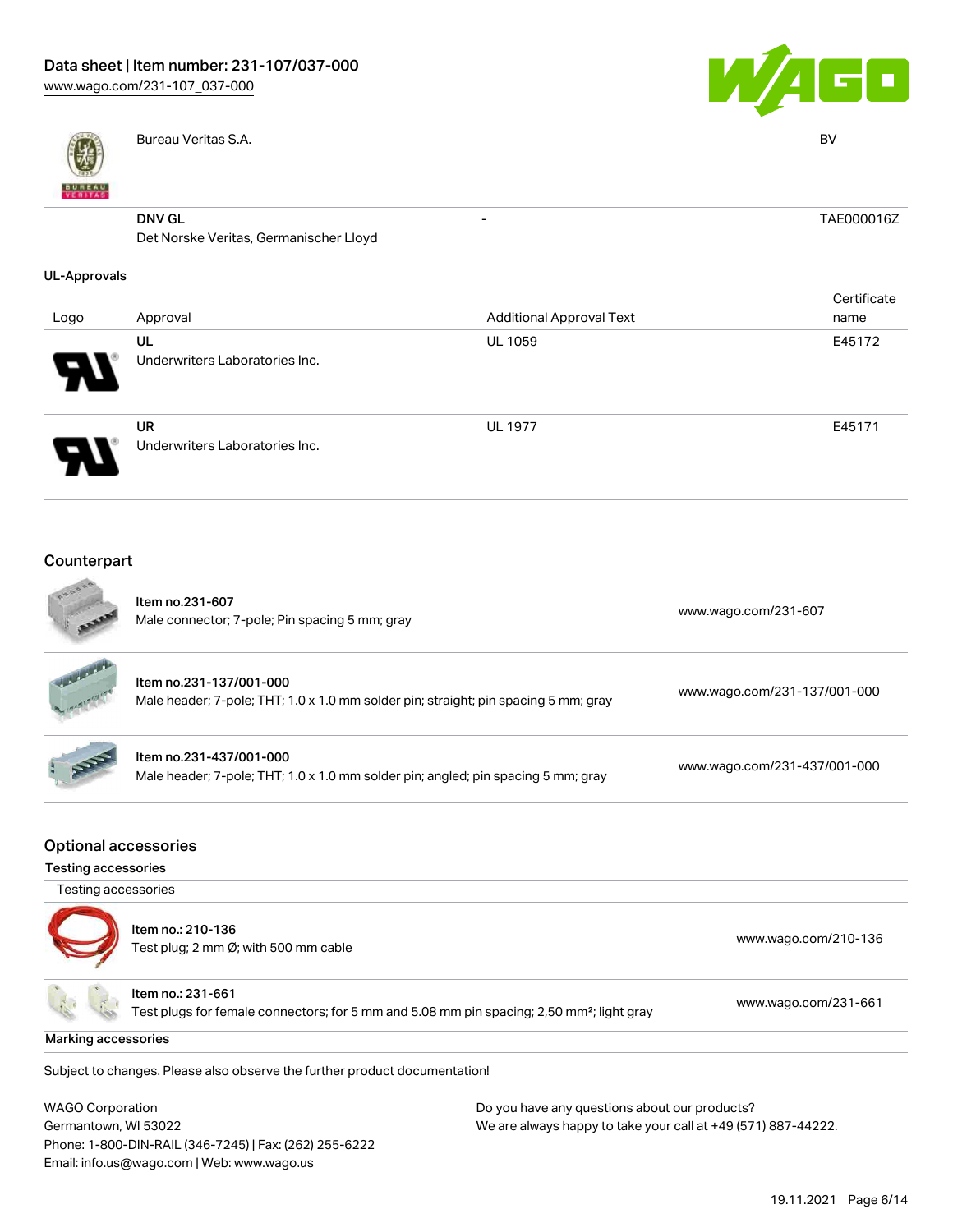Marking strip



|                       | Item no.: 210-331/500-103<br>Marking strips; as a DIN A4 sheet; MARKED; 1-12 (300x); Height of marker strip: 2.3 mm/0.091 in; Strip<br>length 182 mm; Horizontal marking; Self-adhesive; white  | www.wago.com/210-331<br>/500-103 |
|-----------------------|-------------------------------------------------------------------------------------------------------------------------------------------------------------------------------------------------|----------------------------------|
|                       | Item no.: 210-331/500-104<br>Marking strips; as a DIN A4 sheet; MARKED; 13-24 (300x); Height of marker strip: 2.3 mm/0.091 in; Strip<br>length 182 mm; Horizontal marking; Self-adhesive; white | www.wago.com/210-331<br>/500-104 |
|                       | Item no.: 210-332/500-202<br>Marking strips; as a DIN A4 sheet; MARKED; 1-16 (160x); Height of marker strip: 3 mm; Strip length 182<br>mm; Horizontal marking; Self-adhesive; white             | www.wago.com/210-332<br>/500-202 |
|                       | Item no.: 210-332/500-206<br>Marking strips; as a DIN A4 sheet; MARKED; 33-48 (160x); Height of marker strip: 3 mm; Strip length<br>182 mm; Horizontal marking; Self-adhesive; white            | www.wago.com/210-332<br>/500-206 |
|                       | Item no.: 210-332/500-205<br>Marking strips; as a DIN A4 sheet; MARKED; 1-32 (80x); Height of marker strip: 3 mm; Strip length 182<br>mm; Horizontal marking; Self-adhesive; white              | www.wago.com/210-332<br>/500-205 |
|                       | Item no.: 210-332/500-204<br>Marking strips; as a DIN A4 sheet; MARKED; 17-32 (160x); Height of marker strip: 3 mm; Strip length<br>182 mm; Horizontal marking; Self-adhesive; white            | www.wago.com/210-332<br>/500-204 |
| Jumpers               |                                                                                                                                                                                                 |                                  |
| Jumper                |                                                                                                                                                                                                 |                                  |
|                       | Item no.: 231-905<br>Jumper; for conductor entry; 5-way; insulated; gray                                                                                                                        | www.wago.com/231-905             |
|                       | Item no.: 231-903<br>Jumper; for conductor entry; 3-way; insulated; gray                                                                                                                        | www.wago.com/231-903             |
|                       | Item no.: 231-907<br>Jumper; for conductor entry; 7-way; insulated; gray                                                                                                                        | www.wago.com/231-907             |
|                       | Item no.: 231-910<br>Jumper; for conductor entry; 10-way; insulated; gray                                                                                                                       | www.wago.com/231-910             |
|                       | Item no.: 231-902<br>Jumper; for conductor entry; 2-way; insulated; gray                                                                                                                        | www.wago.com/231-902             |
| Cover                 |                                                                                                                                                                                                 |                                  |
| Cover                 |                                                                                                                                                                                                 |                                  |
|                       | Item no.: 231-668<br>Lockout caps; for covering unused clamping units; gray                                                                                                                     | www.wago.com/231-668             |
| Strain relief         |                                                                                                                                                                                                 |                                  |
| Strain relief housing |                                                                                                                                                                                                 |                                  |

Subject to changes. Please also observe the further product documentation!

WAGO Corporation Germantown, WI 53022 Phone: 1-800-DIN-RAIL (346-7245) | Fax: (262) 255-6222 Email: info.us@wago.com | Web: www.wago.us Do you have any questions about our products? We are always happy to take your call at +49 (571) 887-44222.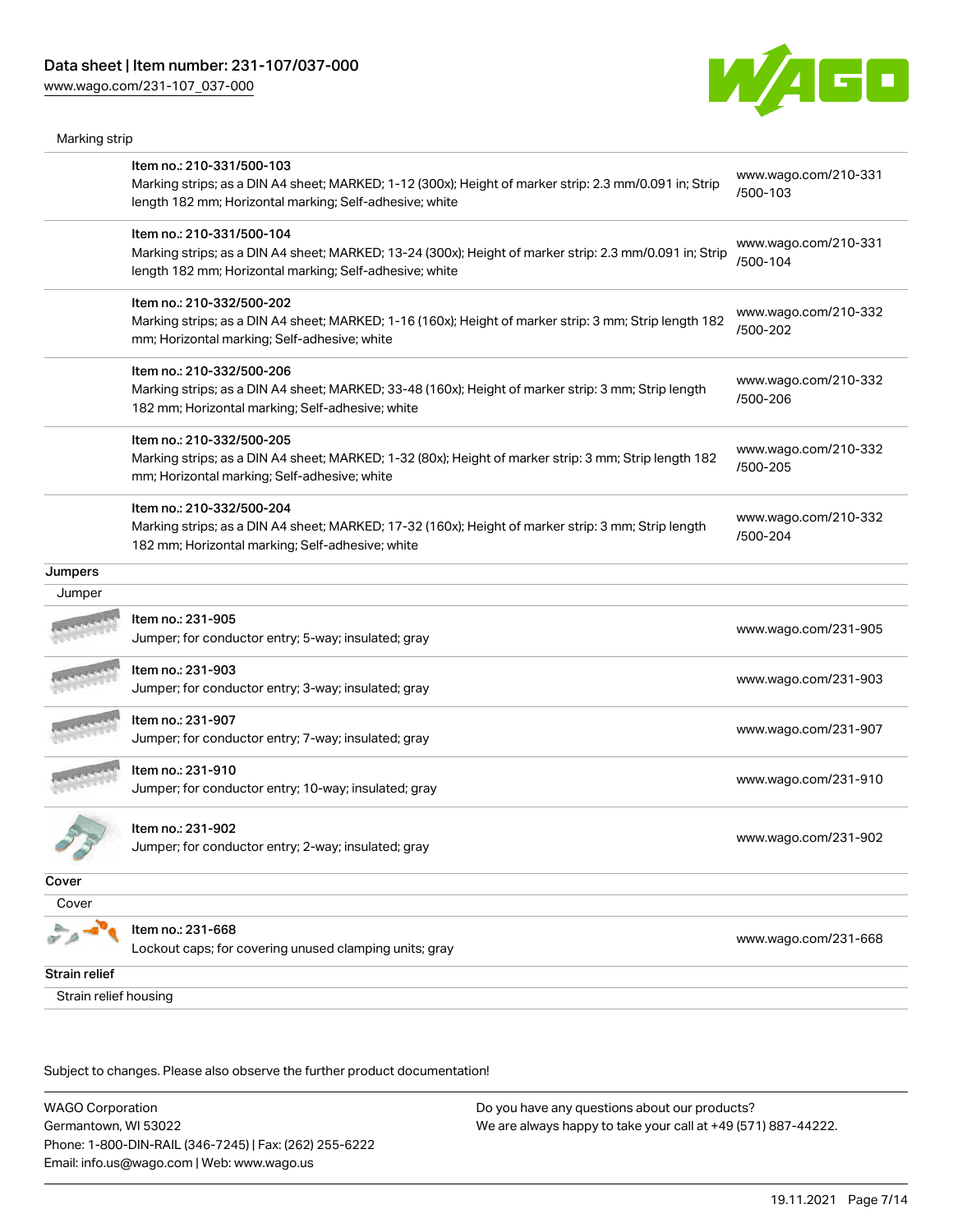

[www.wago.com/232-607](http://www.wago.com/232-607)

Item no.: 232-607 Strain relief housing; gray

| Tools          |                                                                                                                 |                      |
|----------------|-----------------------------------------------------------------------------------------------------------------|----------------------|
| Operating tool |                                                                                                                 |                      |
|                | Item no.: 209-130<br>Operating tool; suitable for 264, 280 and 281 Series; 1-way; of insulating material; white | www.wago.com/209-130 |
|                | Item no.: 209-132<br>Operating tool; for connecting comb-style jumper bar; 2-way; of insulating material        | www.wago.com/209-132 |
|                | Item no.: 231-159<br>Operating tool; natural                                                                    | www.wago.com/231-159 |
|                | Item no.: 231-231<br>Combination operating tool; red                                                            | www.wago.com/231-231 |
|                | Item no.: 231-131<br>Operating tool; made of insulating material; 1-way; loose; white                           | www.wago.com/231-131 |
|                | Item no.: 231-291<br>Operating tool; made of insulating material; 1-way; loose; red                             | www.wago.com/231-291 |
|                | Item no.: 280-432<br>Operating tool; made of insulating material; 2-way; white                                  | www.wago.com/280-432 |
|                | Item no.: 280-434<br>Operating tool; made of insulating material; 4-way                                         | www.wago.com/280-434 |
|                | Item no.: 280-437<br>Operating tool; made of insulating material; 7-way                                         | www.wago.com/280-437 |
|                | Item no.: 280-440<br>Operating tool; made of insulating material; 10-way                                        | www.wago.com/280-440 |
|                | Item no.: 280-435<br>Operating tool; made of insulating material; 5-way; gray                                   | www.wago.com/280-435 |
|                | Item no.: 280-436<br>Operating tool; made of insulating material; 6-way                                         | www.wago.com/280-436 |
|                | Item no.: 280-438<br>Operating tool; made of insulating material; 8-way                                         | www.wago.com/280-438 |
|                | Item no.: 280-433<br>Operating tool; made of insulating material; 3-way                                         | www.wago.com/280-433 |
| Ferrules       |                                                                                                                 |                      |
| Ferrule        |                                                                                                                 |                      |
|                |                                                                                                                 |                      |

Subject to changes. Please also observe the further product documentation!

| <b>WAGO Corporation</b>                                | Do you have any questions about our products?                 |
|--------------------------------------------------------|---------------------------------------------------------------|
| Germantown, WI 53022                                   | We are always happy to take your call at +49 (571) 887-44222. |
| Phone: 1-800-DIN-RAIL (346-7245)   Fax: (262) 255-6222 |                                                               |
| Email: info.us@wago.com   Web: www.wago.us             |                                                               |
|                                                        |                                                               |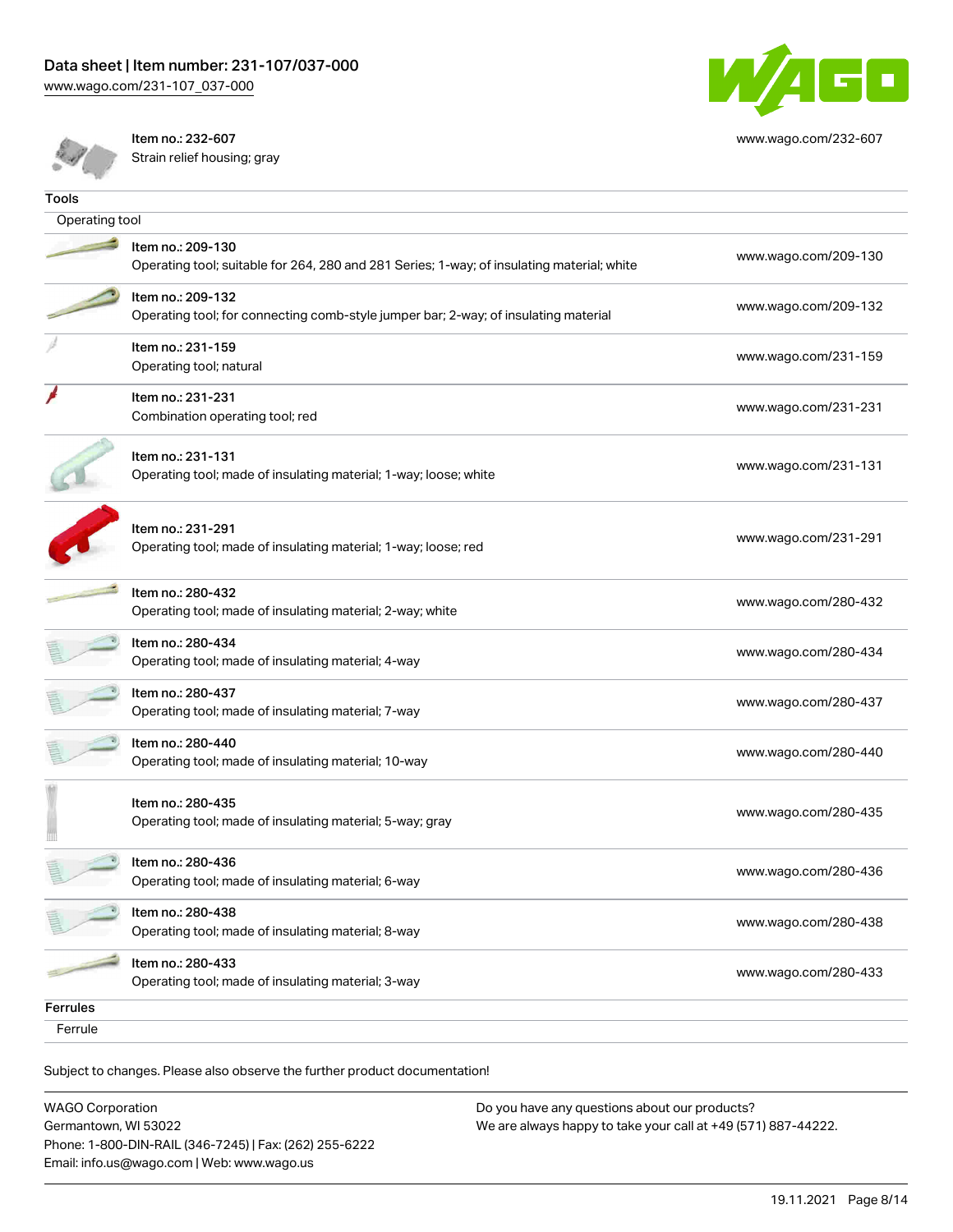# Data sheet | Item number: 231-107/037-000

[www.wago.com/231-107\\_037-000](http://www.wago.com/231-107_037-000)



|               | Item no.: 216-101<br>Ferrule; Sleeve for 0.5 mm <sup>2</sup> / AWG 22; uninsulated; electro-tin plated; silver-colored                                                             | www.wago.com/216-101 |
|---------------|------------------------------------------------------------------------------------------------------------------------------------------------------------------------------------|----------------------|
|               | Item no.: 216-104<br>Ferrule; Sleeve for 1.5 mm <sup>2</sup> / AWG 16; uninsulated; electro-tin plated; silver-colored                                                             | www.wago.com/216-104 |
|               | Item no.: 216-106<br>Ferrule; Sleeve for 2.5 mm <sup>2</sup> / AWG 14; uninsulated; electro-tin plated; silver-colored                                                             | www.wago.com/216-106 |
|               | Item no.: 216-102<br>Ferrule; Sleeve for 0.75 mm <sup>2</sup> / AWG 20; uninsulated; electro-tin plated; silver-colored                                                            | www.wago.com/216-102 |
|               | Item no.: 216-103<br>Ferrule; Sleeve for 1 mm <sup>2</sup> / AWG 18; uninsulated; electro-tin plated                                                                               | www.wago.com/216-103 |
|               | Item no.: 216-123<br>Ferrule; Sleeve for 1 mm <sup>2</sup> / AWG 18; uninsulated; electro-tin plated; silver-colored                                                               | www.wago.com/216-123 |
| $\frac{1}{3}$ | Item no.: 216-122<br>Ferrule; Sleeve for 0.75 mm <sup>2</sup> / AWG 20; uninsulated; electro-tin plated; silver-colored                                                            | www.wago.com/216-122 |
|               | Item no.: 216-124<br>Ferrule; Sleeve for 1.5 mm <sup>2</sup> / AWG 16; uninsulated; electro-tin plated                                                                             | www.wago.com/216-124 |
|               | Item no.: 216-142<br>Ferrule; Sleeve for 0.75 mm <sup>2</sup> / 18 AWG; uninsulated; electro-tin plated; electrolytic copper; gastight<br>crimped; acc. to DIN 46228, Part 1/08.92 | www.wago.com/216-142 |
|               | Item no.: 216-132<br>Ferrule; Sleeve for 0.34 mm <sup>2</sup> / AWG 24; uninsulated; electro-tin plated                                                                            | www.wago.com/216-132 |
|               | Item no.: 216-121<br>Ferrule; Sleeve for 0.5 mm <sup>2</sup> / AWG 22; uninsulated; electro-tin plated; silver-colored                                                             | www.wago.com/216-121 |
|               | Item no.: 216-143<br>Ferrule; Sleeve for 1 mm <sup>2</sup> / AWG 18; uninsulated; electro-tin plated; electrolytic copper; gastight<br>crimped; acc. to DIN 46228, Part 1/08.92    | www.wago.com/216-143 |
|               | Item no.: 216-131<br>Ferrule; Sleeve for 0.25 mm <sup>2</sup> / AWG 24; uninsulated; electro-tin plated; silver-colored                                                            | www.wago.com/216-131 |
|               | Item no.: 216-141<br>Ferrule; Sleeve for 0.5 mm <sup>2</sup> / 20 AWG; uninsulated; electro-tin plated; electrolytic copper; gastight<br>crimped; acc. to DIN 46228, Part 1/08.92  | www.wago.com/216-141 |
|               | Item no.: 216-152<br>Ferrule; Sleeve for 0.34 mm <sup>2</sup> / AWG 24; uninsulated; electro-tin plated                                                                            | www.wago.com/216-152 |
|               | Item no.: 216-203<br>Ferrule; Sleeve for 1 mm <sup>2</sup> / AWG 18; insulated; electro-tin plated; red                                                                            | www.wago.com/216-203 |
|               | Item no.: 216-202<br>Ferrule; Sleeve for 0.75 mm <sup>2</sup> / 18 AWG; insulated; electro-tin plated; gray                                                                        | www.wago.com/216-202 |
|               | Item no.: 216-151<br>Ferrule; Sleeve for 0.25 mm <sup>2</sup> / AWG 24; uninsulated; electro-tin plated                                                                            | www.wago.com/216-151 |

WAGO Corporation Germantown, WI 53022 Phone: 1-800-DIN-RAIL (346-7245) | Fax: (262) 255-6222 Email: info.us@wago.com | Web: www.wago.us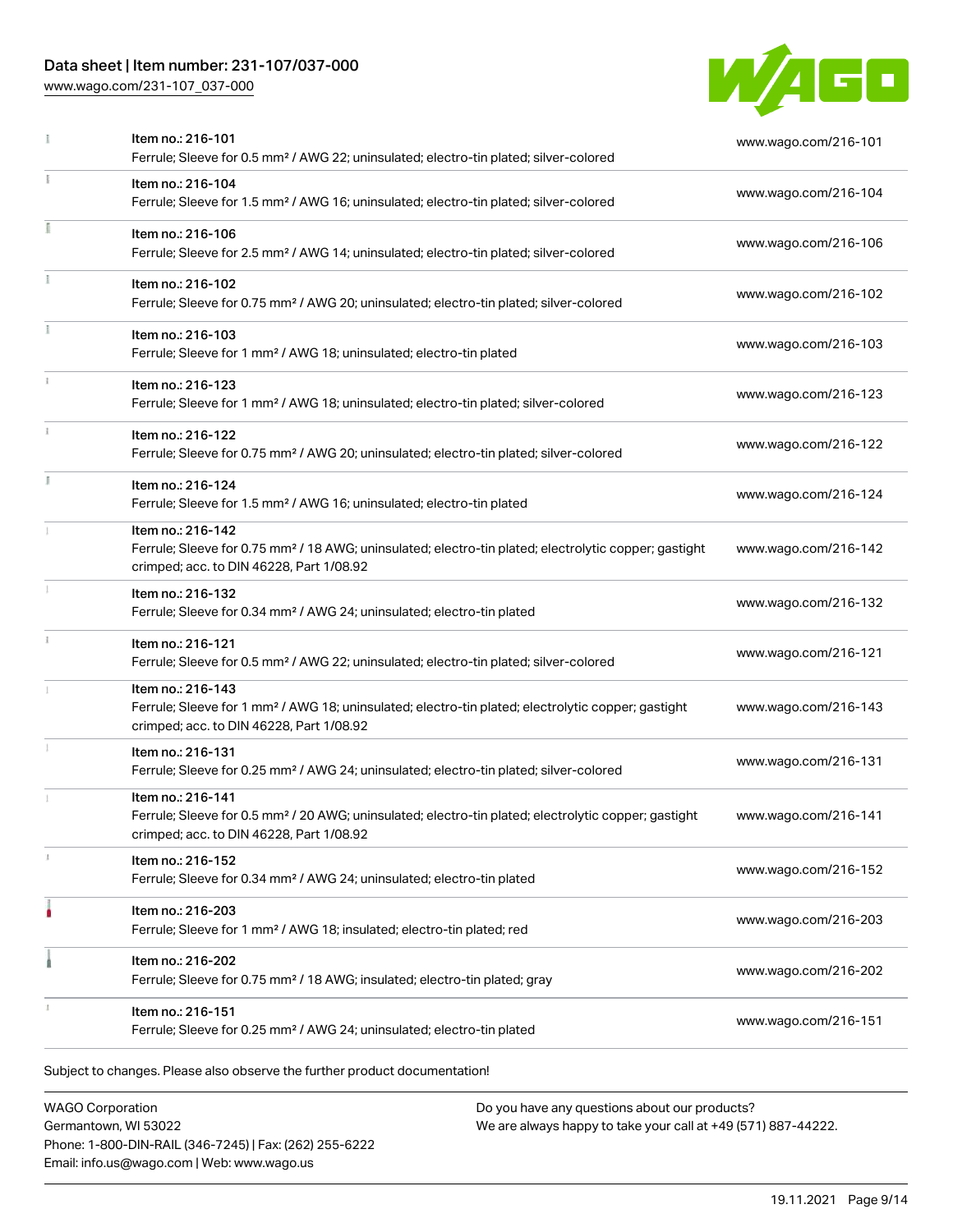# Data sheet | Item number: 231-107/037-000

[www.wago.com/231-107\\_037-000](http://www.wago.com/231-107_037-000)



| Item no.: 216-204<br>Ferrule; Sleeve for 1.5 mm <sup>2</sup> / AWG 16; insulated; electro-tin plated; black                                                                                             | www.wago.com/216-204 |
|---------------------------------------------------------------------------------------------------------------------------------------------------------------------------------------------------------|----------------------|
| Item no.: 216-144<br>Ferrule; Sleeve for 1.5 mm <sup>2</sup> / AWG 16; uninsulated; electro-tin plated; electrolytic copper; gastight<br>crimped; acc. to DIN 46228, Part 1/08.92; silver-colored       | www.wago.com/216-144 |
| Item no.: 216-201<br>Ferrule; Sleeve for 0.5 mm <sup>2</sup> / 20 AWG; insulated; electro-tin plated; white                                                                                             | www.wago.com/216-201 |
| Item no.: 216-223<br>Ferrule; Sleeve for 1 mm <sup>2</sup> / AWG 18; insulated; electro-tin plated; red                                                                                                 | www.wago.com/216-223 |
| Item no.: 216-241<br>Ferrule; Sleeve for 0.5 mm <sup>2</sup> / 20 AWG; insulated; electro-tin plated; electrolytic copper; gastight<br>crimped; acc. to DIN 46228, Part 4/09.90; white                  | www.wago.com/216-241 |
| Item no.: 216-242<br>Ferrule; Sleeve for 0.75 mm <sup>2</sup> / 18 AWG; insulated; electro-tin plated; electrolytic copper; gastight<br>crimped; acc. to DIN 46228, Part 4/09.90; gray                  | www.wago.com/216-242 |
| Item no.: 216-222<br>Ferrule; Sleeve for 0.75 mm <sup>2</sup> / 18 AWG; insulated; electro-tin plated; gray                                                                                             | www.wago.com/216-222 |
| Item no.: 216-221<br>Ferrule; Sleeve for 0.5 mm <sup>2</sup> / 20 AWG; insulated; electro-tin plated; white                                                                                             | www.wago.com/216-221 |
| Item no.: 216-224<br>Ferrule; Sleeve for 1.5 mm <sup>2</sup> / AWG 16; insulated; electro-tin plated; black                                                                                             | www.wago.com/216-224 |
| Item no.: 216-243<br>Ferrule; Sleeve for 1 mm <sup>2</sup> / AWG 18; insulated; electro-tin plated; electrolytic copper; gastight crimped; www.wago.com/216-243<br>acc. to DIN 46228, Part 4/09.90; red |                      |
| Item no.: 216-244<br>Ferrule; Sleeve for 1.5 mm <sup>2</sup> / AWG 16; insulated; electro-tin plated; electrolytic copper; gastight<br>crimped; acc. to DIN 46228, Part 4/09.90; black                  | www.wago.com/216-244 |
| Item no.: 216-263<br>Ferrule; Sleeve for 1 mm <sup>2</sup> / AWG 18; insulated; electro-tin plated; electrolytic copper; gastight crimped; www.wago.com/216-263<br>acc. to DIN 46228, Part 4/09.90; red |                      |
| Item no.: 216-264<br>Ferrule; Sleeve for 1.5 mm <sup>2</sup> / AWG 16; insulated; electro-tin plated; electrolytic copper; gastight<br>crimped; acc. to DIN 46228, Part 4/09.90; black                  | www.wago.com/216-264 |
| Item no.: 216-284<br>Ferrule; Sleeve for 1.5 mm <sup>2</sup> / AWG 16; insulated; electro-tin plated; electrolytic copper; gastight<br>crimped; acc. to DIN 46228, Part 4/09.90; black                  | www.wago.com/216-284 |
| Item no.: 216-262<br>Ferrule; Sleeve for 0.75 mm <sup>2</sup> / 18 AWG; insulated; electro-tin plated; electrolytic copper; gastight<br>crimped; acc. to DIN 46228, Part 4/09.90; gray                  | www.wago.com/216-262 |
| Item no.: 216-301<br>Ferrule; Sleeve for 0.25 mm <sup>2</sup> / AWG 24; insulated; electro-tin plated; yellow                                                                                           | www.wago.com/216-301 |
| Item no.: 216-321<br>Ferrule; Sleeve for 0.25 mm <sup>2</sup> / AWG 24; insulated; electro-tin plated; yellow                                                                                           | www.wago.com/216-321 |
|                                                                                                                                                                                                         |                      |

WAGO Corporation Germantown, WI 53022 Phone: 1-800-DIN-RAIL (346-7245) | Fax: (262) 255-6222 Email: info.us@wago.com | Web: www.wago.us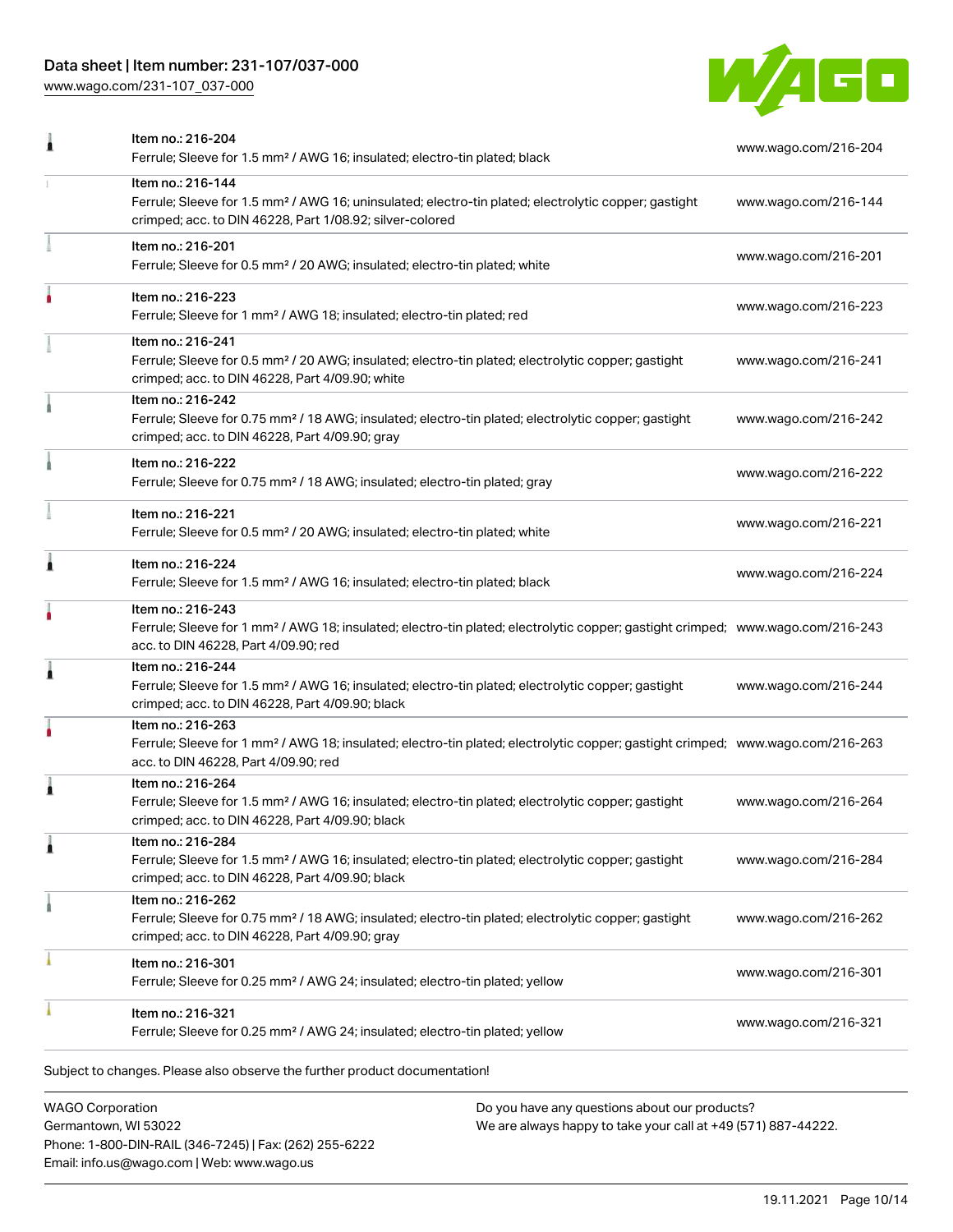

|                                                                       | Item no.: 216-322<br>Ferrule; Sleeve for 0.34 mm <sup>2</sup> / 22 AWG; insulated; electro-tin plated; green |  |               | www.wago.com/216-322 |  |
|-----------------------------------------------------------------------|--------------------------------------------------------------------------------------------------------------|--|---------------|----------------------|--|
|                                                                       | Item no.: 216-302<br>Ferrule; Sleeve for 0.34 mm <sup>2</sup> / 22 AWG; insulated; electro-tin plated; green |  |               | www.wago.com/216-302 |  |
| Insulations stops                                                     |                                                                                                              |  |               |                      |  |
| Insulation stop                                                       |                                                                                                              |  |               |                      |  |
|                                                                       | Item no.: 231-672<br>Insulation stop; 0.75 - 1 mm <sup>2</sup> ; dark gray                                   |  |               | www.wago.com/231-672 |  |
| Leen                                                                  | Item no.: 231-670<br>Insulation stop; 0.08-0.2 mm <sup>2</sup> / 0.2 mm <sup>2</sup> "s"; white              |  |               | www.wago.com/231-670 |  |
| CELL                                                                  | Item no.: 231-671<br>Insulation stop; 0.25 - 0.5 mm <sup>2</sup> ; light gray                                |  |               | www.wago.com/231-671 |  |
| <b>Downloads</b><br>Documentation                                     |                                                                                                              |  |               |                      |  |
| <b>Additional Information</b><br>Technical explanations<br>2019 Apr 3 |                                                                                                              |  | pdf<br>2.0 MB | Download             |  |
| <b>CAD files</b>                                                      |                                                                                                              |  |               |                      |  |
| CAD data                                                              |                                                                                                              |  |               |                      |  |
| 2D/3D Models 231-107/037-000                                          |                                                                                                              |  | <b>URL</b>    | Download             |  |
| <b>CAE</b> data                                                       |                                                                                                              |  |               |                      |  |
| EPLAN Data Portal 231-107/037-000                                     |                                                                                                              |  | <b>URL</b>    | Download             |  |
| EPLAN Data Portal 231-107/037-000                                     |                                                                                                              |  | <b>URL</b>    | Download             |  |
| ZUKEN Portal 231-107/037-000                                          |                                                                                                              |  | <b>URL</b>    | Download             |  |

# Environmental Product Compliance

#### Compliance Search

Subject to changes. Please also observe the further product documentation!

WAGO Corporation Germantown, WI 53022 Phone: 1-800-DIN-RAIL (346-7245) | Fax: (262) 255-6222 Email: info.us@wago.com | Web: www.wago.us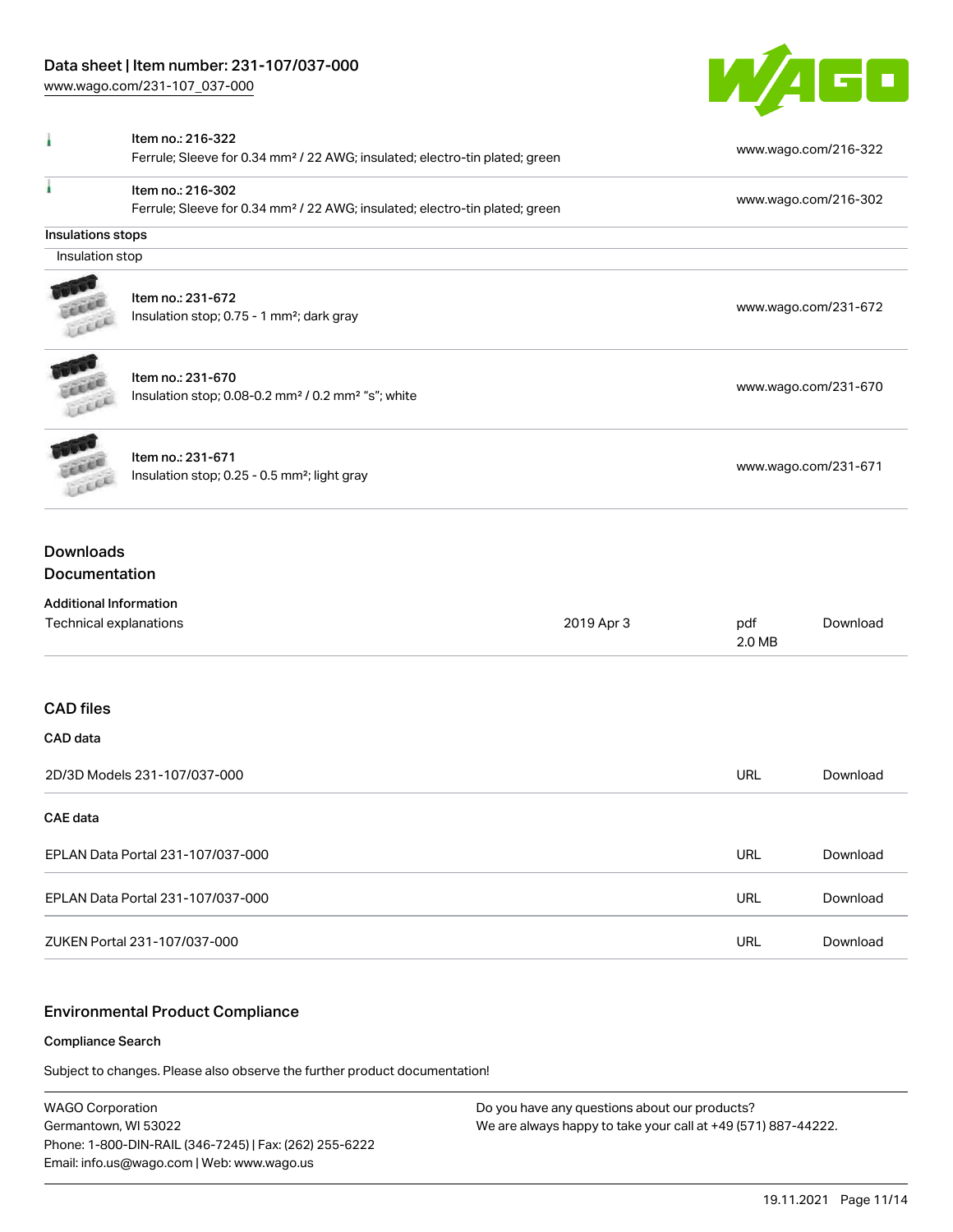

URL [Download](https://www.wago.com/global/d/ComplianceLinkMediaContainer_231-107_037-000)

Environmental Product Compliance 231-107/037-000 1-conductor female connector; CAGE CLAMP®; 2.5 mm²; Pin spacing 5 mm; 7-pole; Lateral locking levers; 2,50 mm²; gray

### Installation Notes



Inserting a conductor via 3.5 mm screwdriver – CAGE CLAMP® actuation parallel to conductor entry.



Inserting a conductor via 3.5 mm screwdriver – CAGE CLAMP® actuation perpendicular to conductor entry.



Inserting a conductor into CAGE CLAMP® unit via operating lever (231-291).



Inserting a conductor via operating tool.

Subject to changes. Please also observe the further product documentation!

WAGO Corporation Germantown, WI 53022 Phone: 1-800-DIN-RAIL (346-7245) | Fax: (262) 255-6222 Email: info.us@wago.com | Web: www.wago.us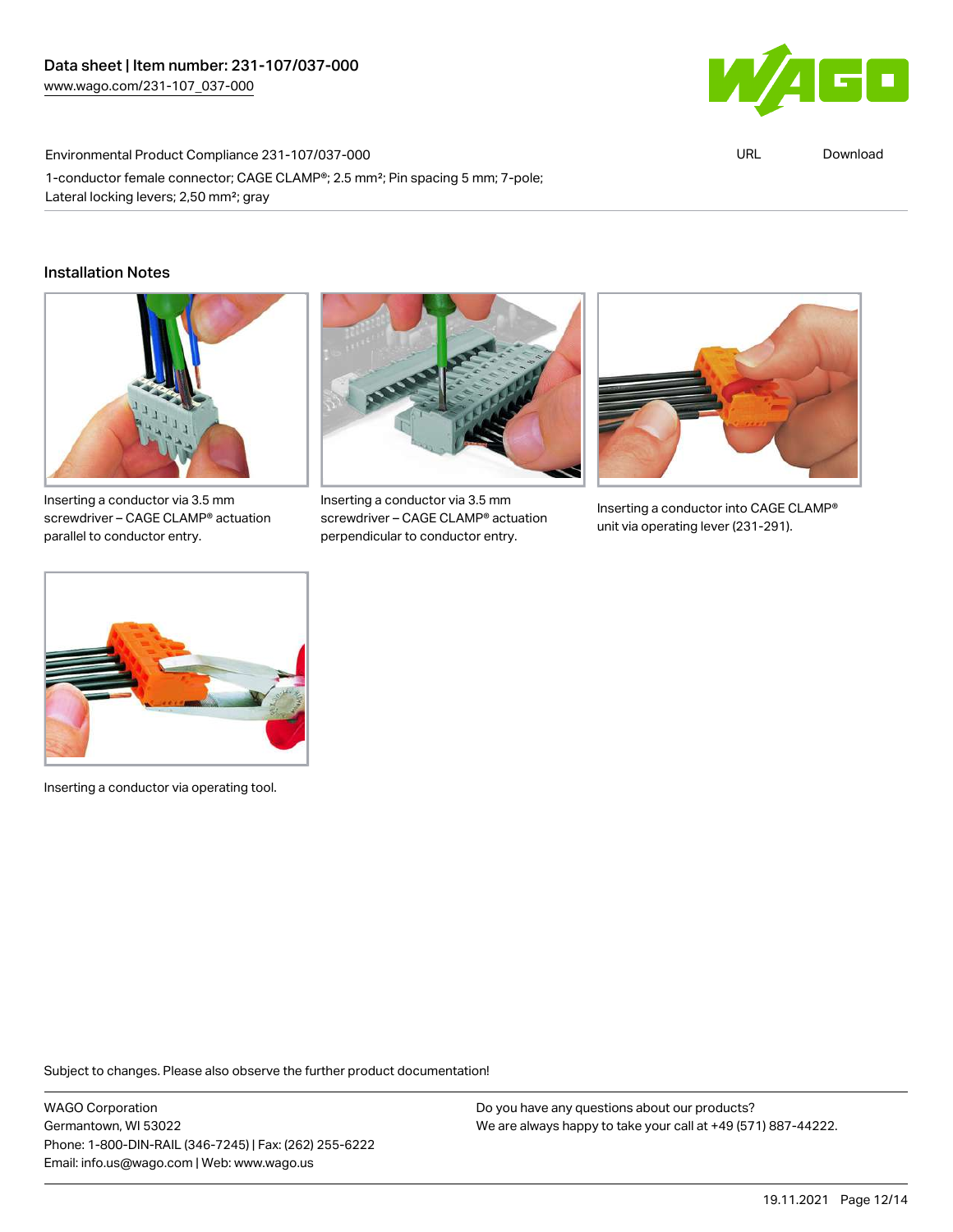



Coding a female connector by removing coding finger(s).



Testing – female connector with CAGE CLAMP®

Integrated test ports for testing perpendicular to conductor entry via 2 or 2.3 mm Ø test plug

#### Installation



Male connector with strain relief plate



Strain relief housing shown with a male connector equipped with CAGE CLAMP®

Subject to changes. Please also observe the further product documentation!

WAGO Corporation Germantown, WI 53022 Phone: 1-800-DIN-RAIL (346-7245) | Fax: (262) 255-6222 Email: info.us@wago.com | Web: www.wago.us